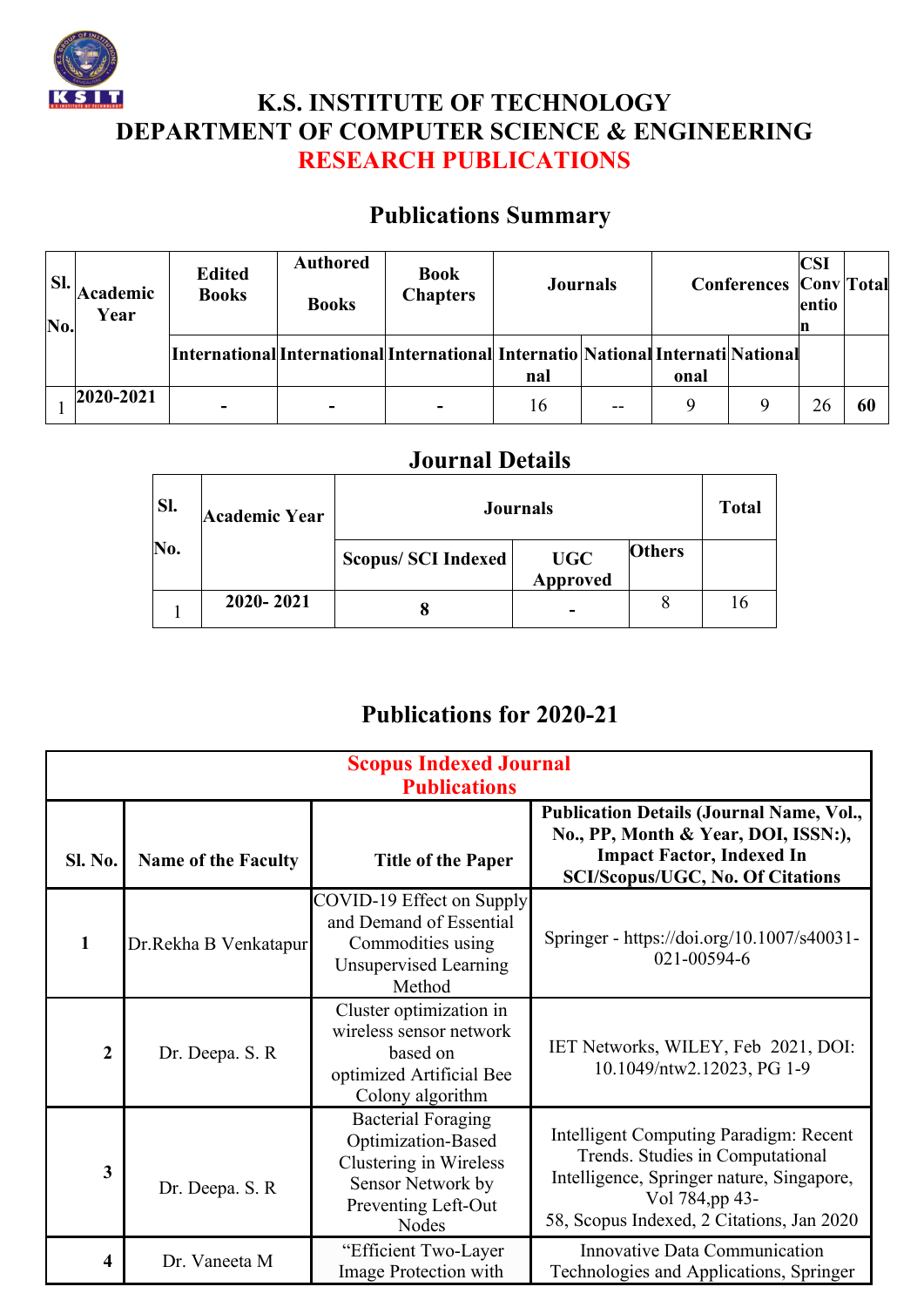|                       |                            | <b>Wavelet Transform</b><br>Compression"                                                           | Nature Singapore, Lecture Notes on Data<br><b>Engineering and Communications</b><br>Technologies book series (LNDECT,<br>volume 59), Feb 2021, PP-433-448,<br>https://link.springer.com/chapter/10.1007%<br>2F978-981-15-9651-3 37                                                  |  |  |  |
|-----------------------|----------------------------|----------------------------------------------------------------------------------------------------|-------------------------------------------------------------------------------------------------------------------------------------------------------------------------------------------------------------------------------------------------------------------------------------|--|--|--|
| 5                     | Dr. Swathi K.              | "An Empirical Analysis"<br>of Security in SME's in<br>Bengaluru"                                   | International Journal of Management<br>(IJM), pp. 2388-2395, Vol. 11, Issue 11,<br>November 2020                                                                                                                                                                                    |  |  |  |
| 6                     | Dr. Swathi K,              | "Study on Software<br><b>Security Measures</b><br>Adaption in SME's in<br>Bengaluru",              | International Journal of Advanced<br>Research in Engineering and<br>Technology(IJARET), pp. 2170-2177,<br>Vol.11, Issue. 11, November 2020.                                                                                                                                         |  |  |  |
| 7                     | Dr. Aditya Pai H,          | "An Empirical Analysis<br>of Security in SME's in<br>Bengaluru",                                   | International Journal of<br>Management(IJM), pp. 2388-2395, Vol.<br>11, Issue 11, November 2020.                                                                                                                                                                                    |  |  |  |
| 8                     | Dr. Aditya Pai H,          | "Study on Software"<br><b>Security Measures</b><br>Adaption in SME's in<br>Bengaluru"              | International Journal of Advanced<br>Research in Engineering and<br>Technology (IJARET), pp. 2170-2177,<br>Vol.11, Issue. 11, November 2020                                                                                                                                         |  |  |  |
| <b>Other Journals</b> |                            |                                                                                                    |                                                                                                                                                                                                                                                                                     |  |  |  |
|                       |                            |                                                                                                    |                                                                                                                                                                                                                                                                                     |  |  |  |
| Sl. No                | <b>Name of the Faculty</b> | <b>Title of the Paper</b>                                                                          | Title of Conference, Place, Date, Year,<br>Vol., PP., ISBN/ISSN:<br>SCI/Scopus/UGC, Indexed Link, No.<br><b>Of Citations</b>                                                                                                                                                        |  |  |  |
| 1.                    | Dr.Ram P Rustagi           | "Gamified Approach to<br>Learn Algorithms -<br><b>Exploring Basics of</b><br>Algorithmic Approach" | Vol 05, Issue 02, June 2021, Advanced<br>Computing and Communications, A<br>quarterly publication of the Advanced<br>Computing and Communications Society,<br>https://journal.accsindia.org/gamified-<br>approach-to-learn-algorithms-exploring-<br>basics-of-algorithmic-approach/ |  |  |  |
| 2.                    | Dr.Ram P Rustagi           | GALA: A Gamified<br>Approach to Learning<br>Algorithms                                             | Vol 05, Issue 01, March 2021, Advanced<br>Computing and Communications, A<br>quarterly publication of the Advanced<br>Computing and Communications<br>Society,<br>https://journal.accsindia.org/gala-a-<br>gamified-approach-to-learning-<br>algorithms/                            |  |  |  |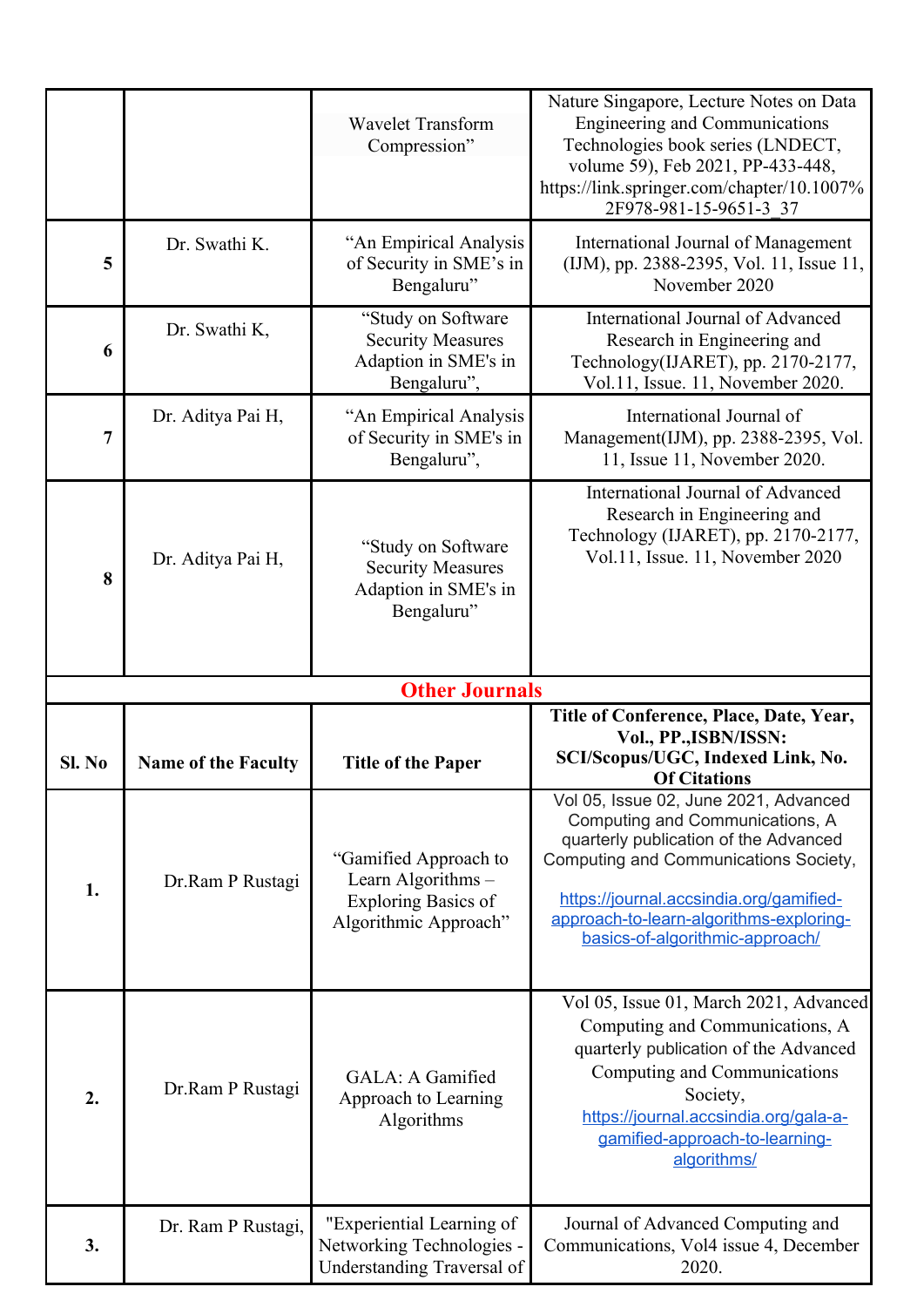|        |                            | a Packet in Internet",                                                                     | https://journal.accsindia.org/experiential-<br>learning-of-networking-technologies-<br>understanding-traversal-of-a-packet-in-<br>internet/                                                                  |
|--------|----------------------------|--------------------------------------------------------------------------------------------|--------------------------------------------------------------------------------------------------------------------------------------------------------------------------------------------------------------|
| 4.     | Dr. Ram P Rustagi,         | "Experiential Learning of<br>Networking Technologies -<br>Understanding IP Routing",       | Journal of Advanced Computing and<br>Communications, Vol 4 issue 3, September<br>2020.<br>https://journal.accsindia.org/experiential-<br>learning-of-networking-technologies-<br>understanding-ip-routing-2/ |
| 5.     | Dr.Deepa S R               | Detection of Fake and Clone<br><b>Account on Twitter</b>                                   | International Journal of Scientific Research<br>in Engineering and Management, ISSN -<br>2582-3930, Volume 5, Issue 7                                                                                        |
| 6.     | Dr. Vijayalaxmi M          | <b>Fingervein Detection Using</b><br><b>Image Processing</b>                               | International Journal of Scientific Research<br>in Engineering and Management (IJSREM),<br>Volume: 05 Issue: 07   July - 2021 ISSN:<br>2582-3930                                                             |
| 7.     | Mr.Prashanth H S           | Blockchain: A<br>Panacea For<br>Healthcare Cloud-<br><b>Based Data</b>                     | IJARIIE-ISSN $(O)$ -2395-4396, Vol-7 Issue-<br>4 2021                                                                                                                                                        |
|        |                            | Security And Privacy                                                                       |                                                                                                                                                                                                              |
| 8.     | Mrs.Ranjitha K N           | <b>Text Extraction and</b><br>Recognition from Images                                      | <b>International Advanced Research</b><br>Journal in Science, Engineering and<br>Technology<br>Vol. 8, Issue 7, July 2021                                                                                    |
|        |                            |                                                                                            | DOI: 10.17148/IARJSET.2021.8773                                                                                                                                                                              |
|        |                            | <b>International Conference</b>                                                            | Title of Conference, Place, Date, Year,                                                                                                                                                                      |
| Sl. No | <b>Name of the Faculty</b> | <b>Title of the Paper</b>                                                                  | Vol., PP., ISBN/ISSN:<br>SCI/Scopus/UGC, Indexed Link, No.<br><b>Of Citations</b>                                                                                                                            |
| 1.     |                            | A Survey on Application                                                                    | International Conference on "Global<br>Convergence in<br>Technology, Enterpreneurship,                                                                                                                       |
|        | Dr.Rekha B Venkatapur      | of Deep Learning:<br>Unsupervised<br>Autoencoder                                           | Computing and Value Engineering:<br>Principles and Practices" $(IGCP - 2021)$<br>organized by Sapthagiri College of<br>Engineering, Held on 16th and 17th of<br>July 2021.                                   |
| 2.     | Dr. Rekha B<br>Venkatapur  | "Multi Scale Recurrent<br>Yolo(MSRYOLO)<br><b>Object Detection</b><br>Surveillance System" | International conference on AAICM -<br>2020 of organized by Dept. of CSE, ISE<br>MCA Mathematics, DSCE on 9th Dec<br>2020.                                                                                   |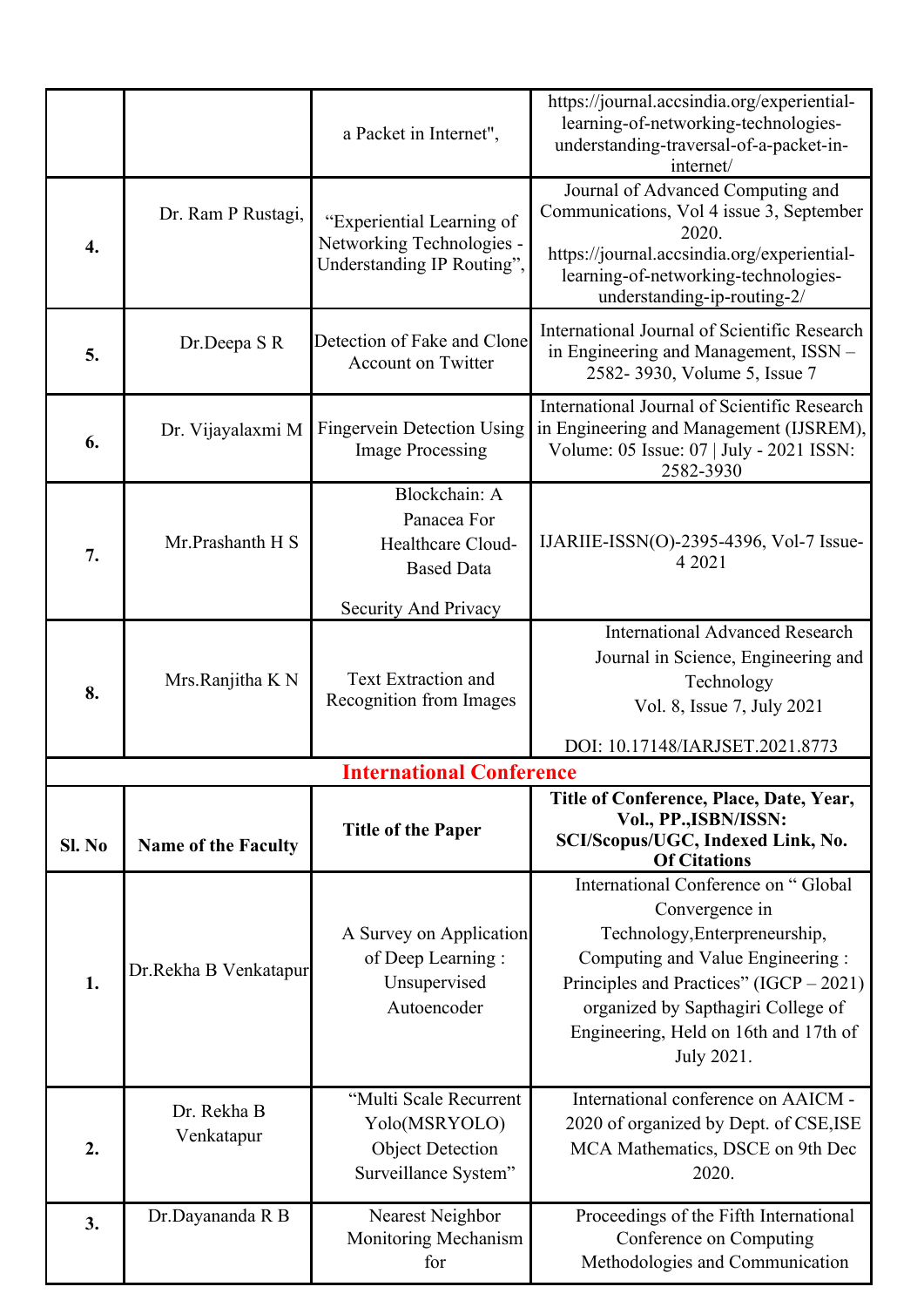|        |                            | <b>Efficient and Secure</b>                                                                             | (ICCMC 2021)                                                                                                                                                                                                                                                       |
|--------|----------------------------|---------------------------------------------------------------------------------------------------------|--------------------------------------------------------------------------------------------------------------------------------------------------------------------------------------------------------------------------------------------------------------------|
|        |                            | Data Aggregation in                                                                                     | DVD Part Number: CFP21K25-DVD:                                                                                                                                                                                                                                     |
|        |                            | <b>WSN Environment</b>                                                                                  | ISBN: 978-0-7381-1203-9                                                                                                                                                                                                                                            |
|        |                            |                                                                                                         | 1st International Conference on                                                                                                                                                                                                                                    |
| 4.     | Dr. Vaneeta M,             | "Efficient Intrusion<br>detection of malicious<br>node using Bayesian<br>Hybrid Detection in<br>MANET", | Computational Research and Data<br>Analytics (ICCRDA-2020), jointly<br>organized by SuleymanDemirel<br>University and Isparta Applied Sciences<br>University, Turkey and College of<br>Engineering Roorkee, India on 24th<br>October, 2020.                        |
| 5.     | Dr. Vaneeta M,             | "Efficient Two Layer<br>Image Protection with<br><b>Wavelet Transform</b><br>Compression",              | 2nd International Conference on<br>Innovative Data Communication<br>Technologies and Applications (ICIDCA<br>2020) at RVS college of Engineering<br>and Technology, Coimbatore on 3rd and<br>4th September 2020.                                                   |
| 6.     | Mr.Raghavendrachar S       | A Survey on Application<br>of Deep Learning:<br>Unsupervised<br>Autoencoder                             | International Conference on "Global<br>Convergence in<br>Technology, Entrepreneurship,<br>Computing and Value Engineering :<br>Principles and Practices" (IGCP - 2021)<br>organized by SapthagiriCollege of<br>Engineering, Held on 16th and 17th of<br>July 2021. |
| 7.     | Dr. Aditya Pai H,          | "An Exploratory Study<br>for Process Optimization<br>in IT Industry                                     | 2nd International Conference on<br>Emerging Technologies in Data Mining<br>and Information Security, IEMIS, July<br>2020.                                                                                                                                          |
| 8.     | Dr. Aditya Pai H,          | "A Study on SSDLC<br>(Secure Software<br>Development Life<br>Cycle",                                    | 2nd International Conference on<br>Emerging Technologies in Data Mining<br>and Information Security, IEMIS, July<br>2020                                                                                                                                           |
| 9.     | Mrs. SnehaKaramadi         | "An Exploratory Study<br>for Process Optimization<br>in IT Industry                                     | 2nd International Conference on<br>Emerging Technologies in Data Mining<br>and Information Security, IEMIS, July<br>2020.                                                                                                                                          |
|        |                            | <b>National Conference</b>                                                                              |                                                                                                                                                                                                                                                                    |
|        |                            |                                                                                                         | Title of Conference, Place, Date, Year,<br>Vol., PP., ISBN/ISSN:                                                                                                                                                                                                   |
| Sl. No | <b>Name of the Faculty</b> | <b>Title of the Paper</b>                                                                               | SCI/Scopus/UGC, Indexed Link, No.<br><b>Of Citations</b>                                                                                                                                                                                                           |
| 1.     | Dr.Rekha B Venkatapur      | "Voice Based E-<br>Prescription"                                                                        | 4th National Conference on "Emerging<br>Trends in Information Technology -<br>$NCETIT - 2021"$ Organized by department<br>of Information Science and Engineering,<br>DBIT - Bengaluru held on 19-07-2021 and<br>20-07-2021                                         |
| 2.     | Dr. Rekha B<br>Venkatapur, | "Human Activity<br>Recognition in Videos<br>Using SVM"                                                  | Innovative Research Advances in<br>Engineering Applications and Processes,<br>National Conference Proceedings, ISBN :<br>978 93 85682 65 0 at Jyothy Institute Of                                                                                                  |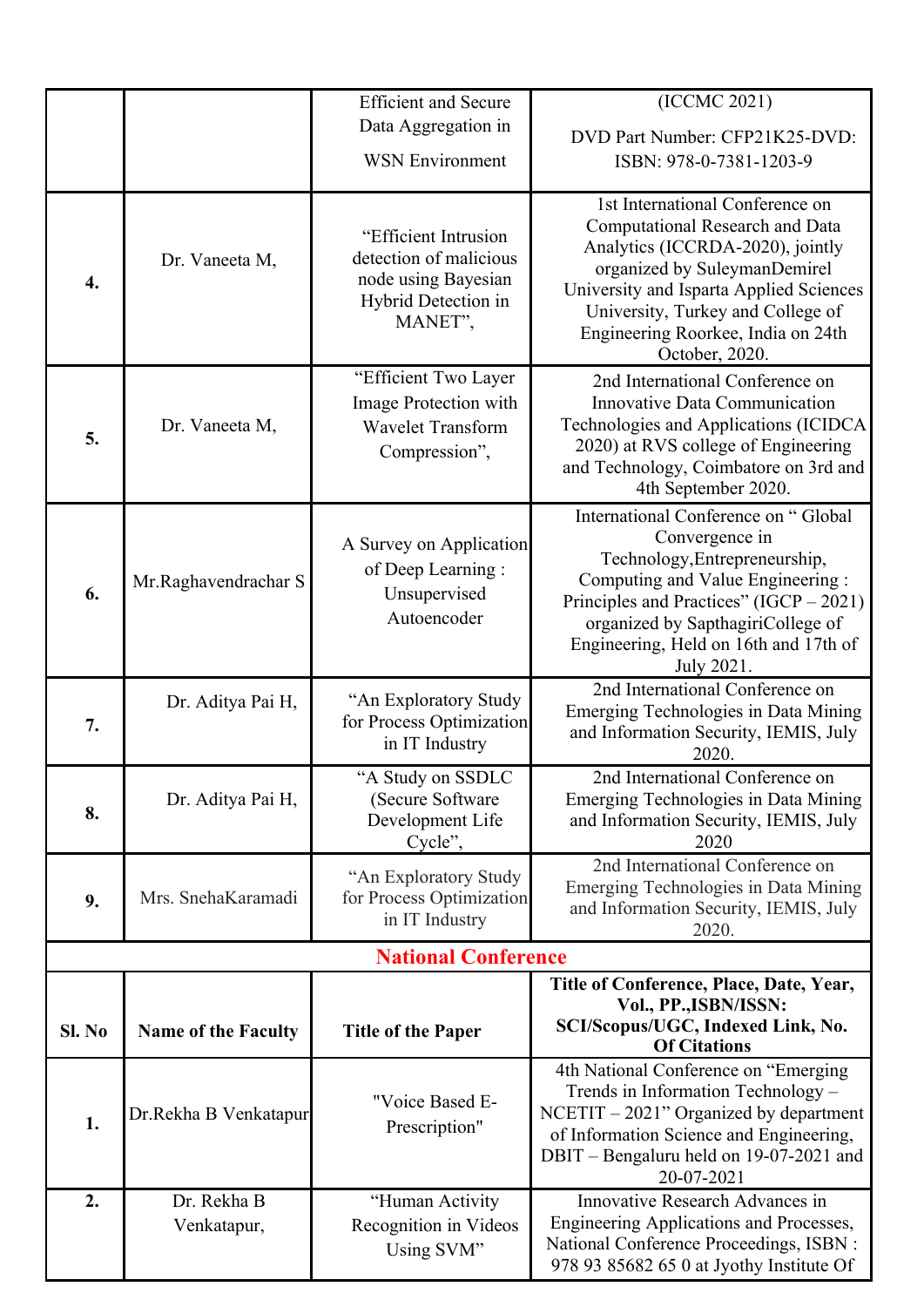|    |                      |                                                                                                    | Technology, Bengaluru, August 2020.                                                                                                                                                                                                                                                               |
|----|----------------------|----------------------------------------------------------------------------------------------------|---------------------------------------------------------------------------------------------------------------------------------------------------------------------------------------------------------------------------------------------------------------------------------------------------|
| 3. | Dr.KVenkataRao       | "Remote Access"                                                                                    | 4th National Conference on "Emerging"<br>Trends in Information Technology -<br>$NCETIT - 2021"$ Organized by department<br>of Information Science and Engineering,<br>DBIT - Bengaluru held on 19-07-2021 and<br>20-07-2021                                                                       |
| 4. | Dr. Vaneeta M,       | "Ransomware Attack<br>Prediction using<br>Machine Learning<br>Technique",.                         | National Conference on Innovations in<br>Communication Networks, Information<br>Security, Embedded System and Signal<br>Processing(ICIES - 2020), Organized by<br>Department of ECE, Vidya Academy of<br>Science and Technology, Thrissur on $27th$<br>and $28th$ August 2020                     |
| 5. | Dr. Vaneeta M,       | "Comparison between<br>K-Means and<br>Expectation<br>Maximization algorithm<br>using iris plant",. | National Conference on Innovations in<br>Communication Networks, Information<br>Security, Embedded System and Signal<br>Processing(ICIES - 2020), Organized by<br>Department of ECE, Vidya Academy of<br>Science and Technology, Thrissur on 27 <sup>th</sup><br>and 28 <sup>th</sup> August 2020 |
| 6. | Mr. Kumar K          | Listen for Vision                                                                                  | 4th National Conference on "Emerging<br>Trends in Information Technology -<br>$NCETIT - 2021"$ Organized by department<br>of Information Science and Engineering,<br>DBIT - Bengaluru held on 19-07-2021 and<br>20-07-2021                                                                        |
| 7. | Mr.Raghavendrachar S | Animal Intrusion<br>Detection Using<br>Machine Learning                                            | 4th National Conference on "Emerging<br>Trends in Information Technology -<br>$NCETIT - 2021"$ Organized by department<br>of Information Science and Engineering,<br>DBIT – Bengaluru held on 19-07-2021 and<br>20-07-2021                                                                        |
| 8. | Mr.Raghavendrachar S | E-Defence for People<br>Safety                                                                     | 4th National Conference on "Emerging<br>Trends in Information Technology -<br>$NCETIT - 2021"$ Organized by department<br>of Information Science and Engineering,<br>DBIT - Bengaluru held on 19-07-2021 and<br>20-07-2021                                                                        |
| 9. | Mrs. Beena           | Detection Of Melanoma<br>Skin Cancer                                                               | 4th National Conference NCETIT ' 2021                                                                                                                                                                                                                                                             |

**34th CSI Karnataka State Student Convention (Online) Organized by Department of Computer Science and Engineering,K.S.Institute of Technology, Bengaluru,Paper ID:CSIAWSPID011, Dec 2020.**

| SI.<br>No <sub>1</sub><br><b>Title of the Paper</b><br>Name of the Faculty |
|----------------------------------------------------------------------------|
|----------------------------------------------------------------------------|